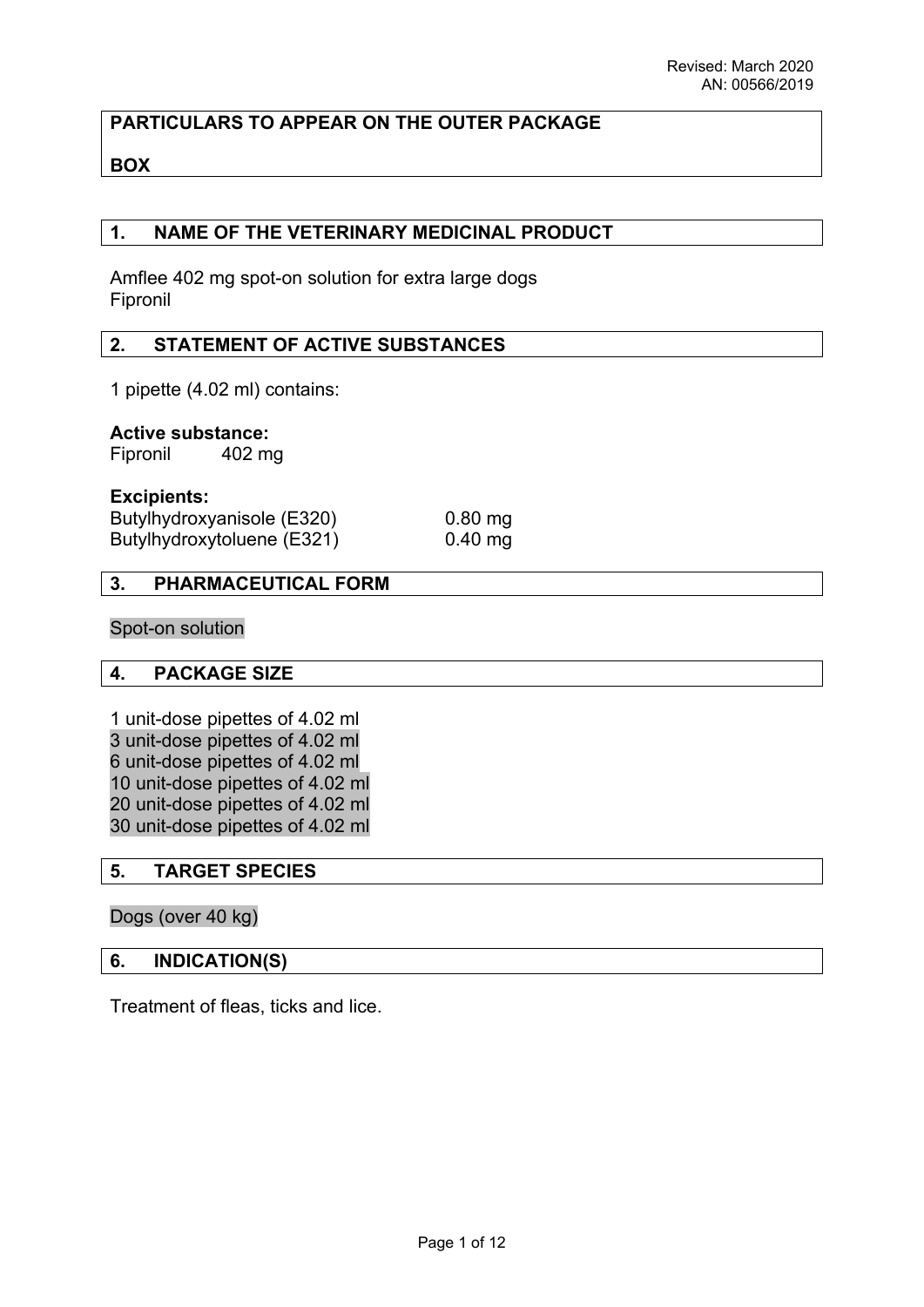## **7. METHOD AND ROUTE(S) OF ADMINISTRATION**

Read the package leaflet before use.

For external use only.

Administer 1 pipette of 4.02 ml per dog weighing over 40 kg bodyweight by topical application to the skin according to the bodyweight as follows:



## **8. WITHDRAWAL PERIOD**

## **9. SPECIAL WARNING(S), IF NECESSARY**

Read the package leaflet before use.

## **10. EXPIRY DATE**

EXP:

## **11. SPECIAL STORAGE CONDITIONS**

Store in the original container in order to protect from light and moisture. Do not remove from bag until required for use.

The product should be maintained at room temperature (above 14°C) for approximately one hour prior to administration.

#### **12. SPECIAL PRECAUTIONS FOR THE DISPOSAL OF UNUSED PRODUCTS OR WASTE MATERIALS, IF ANY**

Disposal: read package leaflet. Fipronil may adversely affect aquatic organisms. Do not contaminate ponds, waterways or ditches with the product or empty container.

## **13. THE WORDS "FOR ANIMAL TREATMENT ONLY" AND CONDITIONS OR RESTRICTIONS REGARDING SUPPLY AND USE, if applicable**

For animal treatment only.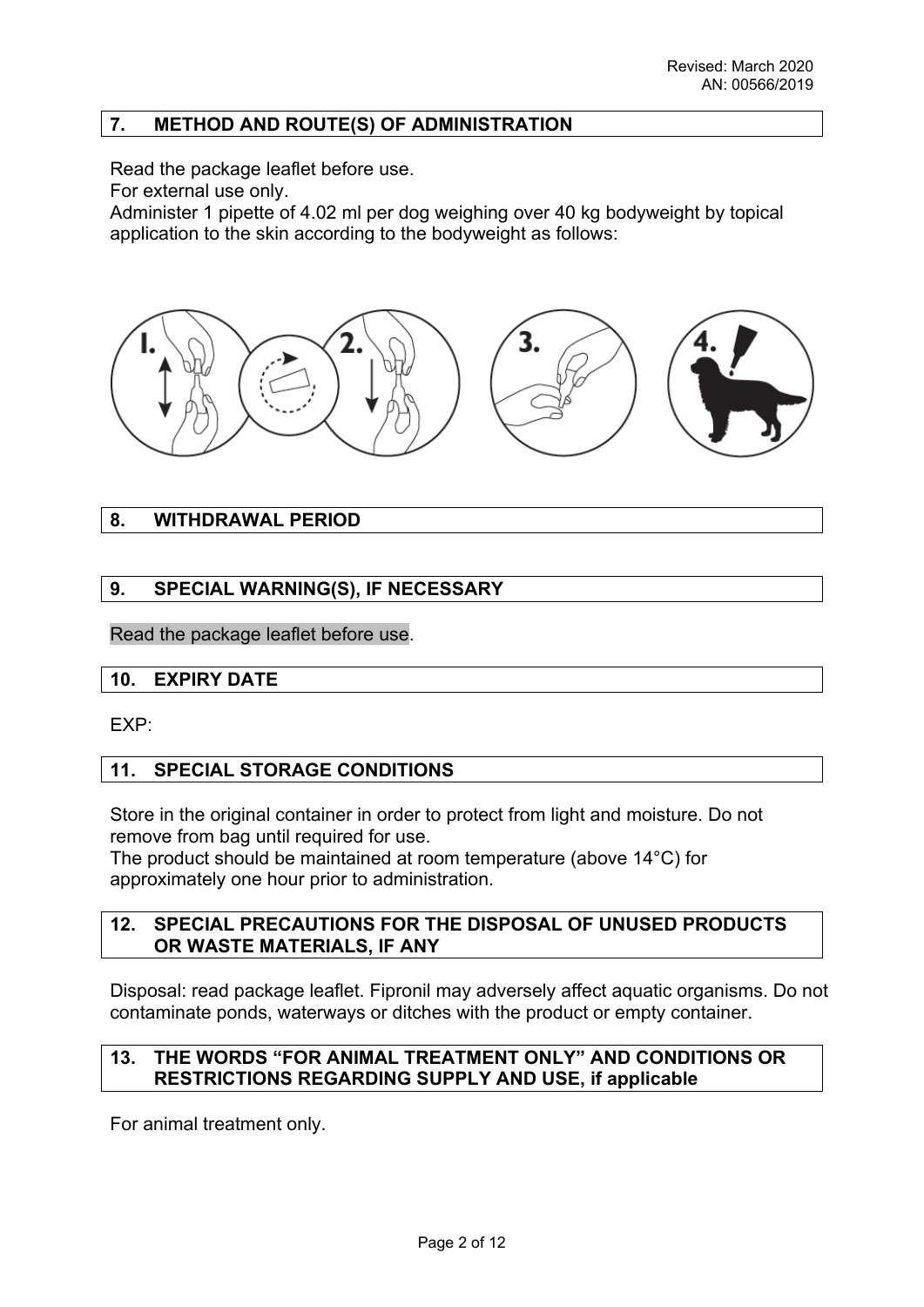## **14. THE WORDS "KEEP OUT OF THE SIGHT AND REACH OF CHILDREN"**

Keep out of the sight and reach of children.

#### **15. NAME AND ADDRESS OF THE MARKETING AUTHORISATION HOLDER**

KRKA, d.d., Novo mesto Šmarješka cesta 6 8501 Novo mesto Slovenia

#### **16. MARKETING AUTHORISATION NUMBER**

Vm 01656/4090

#### **17. MANUFACTURER'S BATCH NUMBER**

Lot: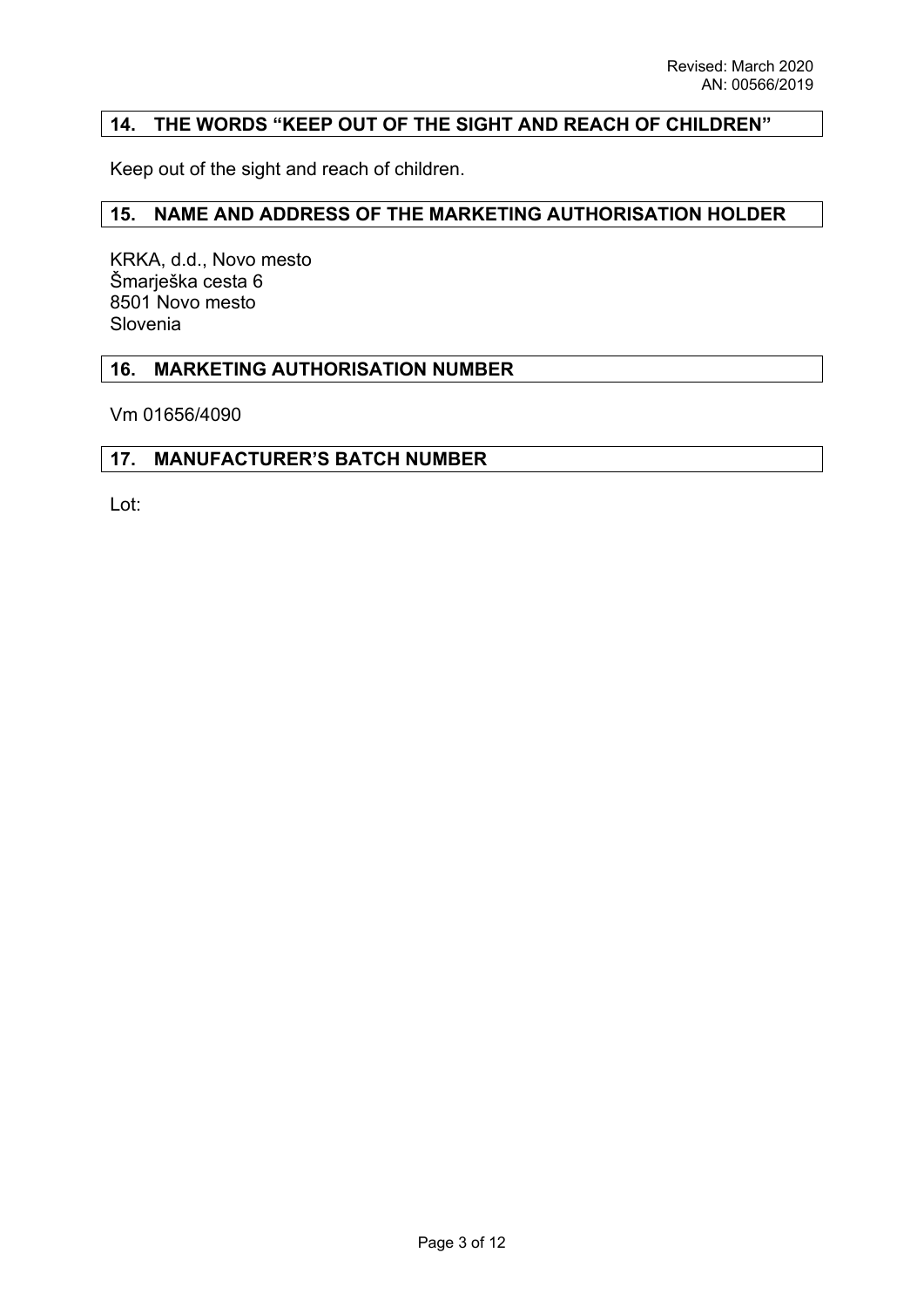## **MINIMUM PARTICULARS TO APPEAR ON SMALL IMMEDIATE PACKAGING UNITS**

# **LABEL**

## **1. NAME OF THE VETERINARY MEDICINAL PRODUCT**

Amflee 402 mg spot-on solution for extra large dogs Fipronil

# **2. QUANTITY OF THE ACTIVE SUBSTANCE(S)**

Fipronil 402 mg

# **3. CONTENTS BY WEIGHT, BY VOLUME OR BY NUMBER OF DOSES**

1 unit-dose pipette of 4.02 ml

## **4. ROUTE(S) OF ADMINISTRATION**

Spot-on use. Dogs (over 40 kg)



# **5. WITHDRAWAL PERIOD**

# **6. BATCH NUMBER**

Lot:

## **7. EXPIRY DATE**

**EXP**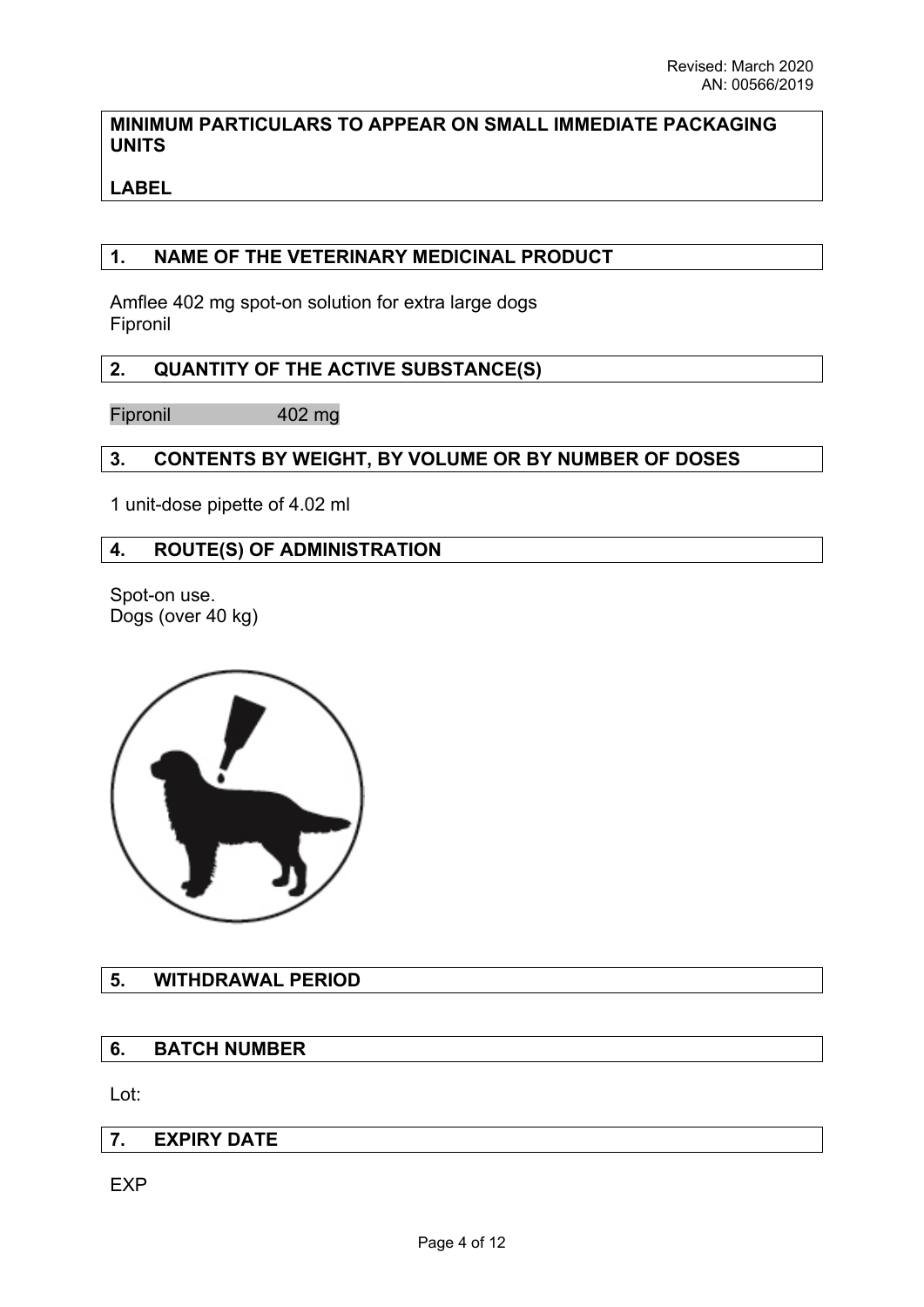# **8. THE WORDS "FOR ANIMAL TREATMENT ONLY"**

For animal treatment only.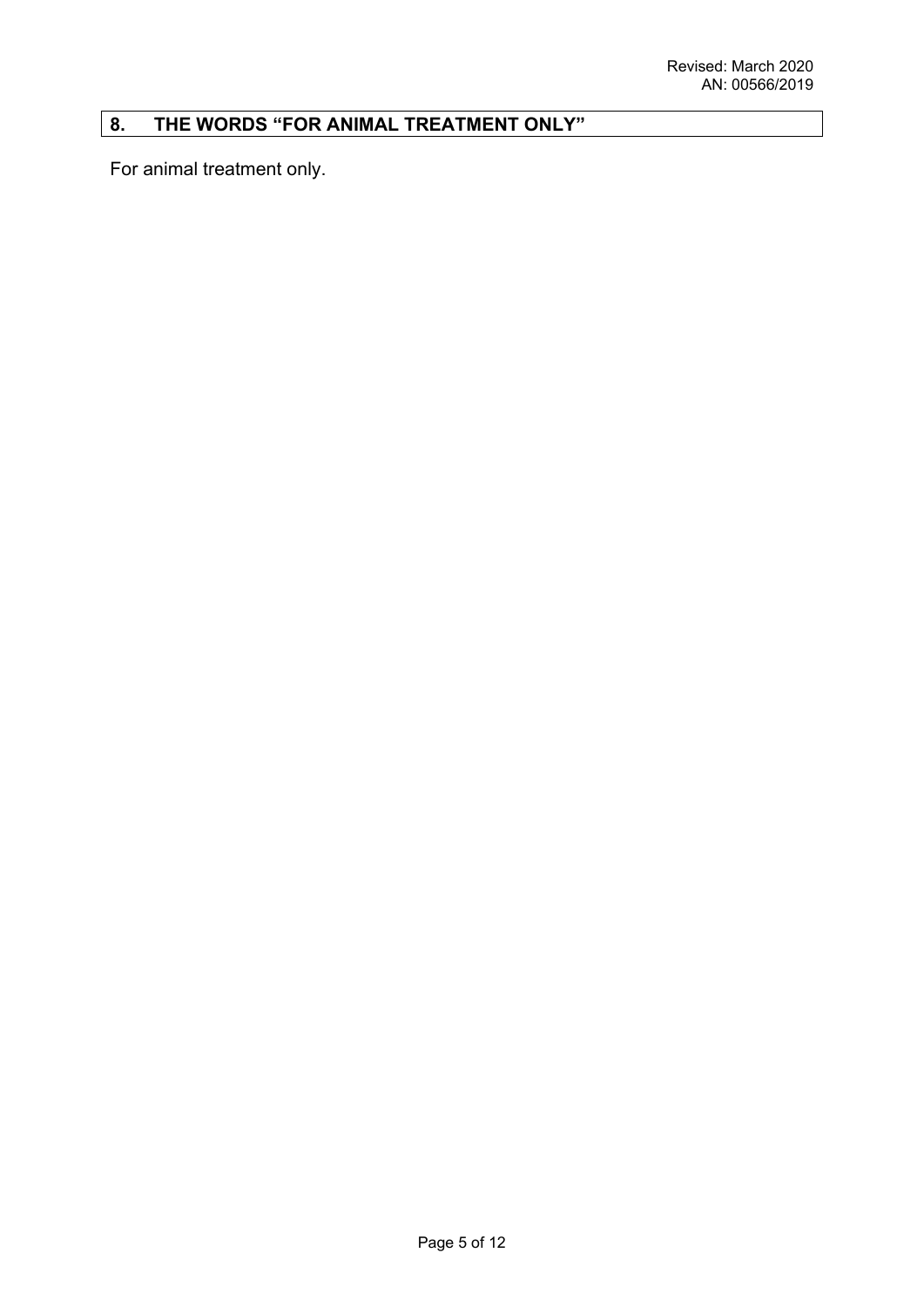## **MINIMUM PARTICULARS TO APPEAR ON SMALL IMMEDIATE PACKAGING UNITS**

# **PIPETTE**

## **1. NAME OF THE VETERINARY MEDICINAL PRODUCT**

Amflee 402 mg Fipronil

## **2. NAME OF THE MARKETING AUTHORISATION HOLDER**

KRKA

| $\cdots$<br><br>--- |
|---------------------|
|---------------------|

EXP

#### **4. BATCH NUMBER**

Lot:

## **5. THE WORDS "FOR ANIMAL TREATMENT ONLY"**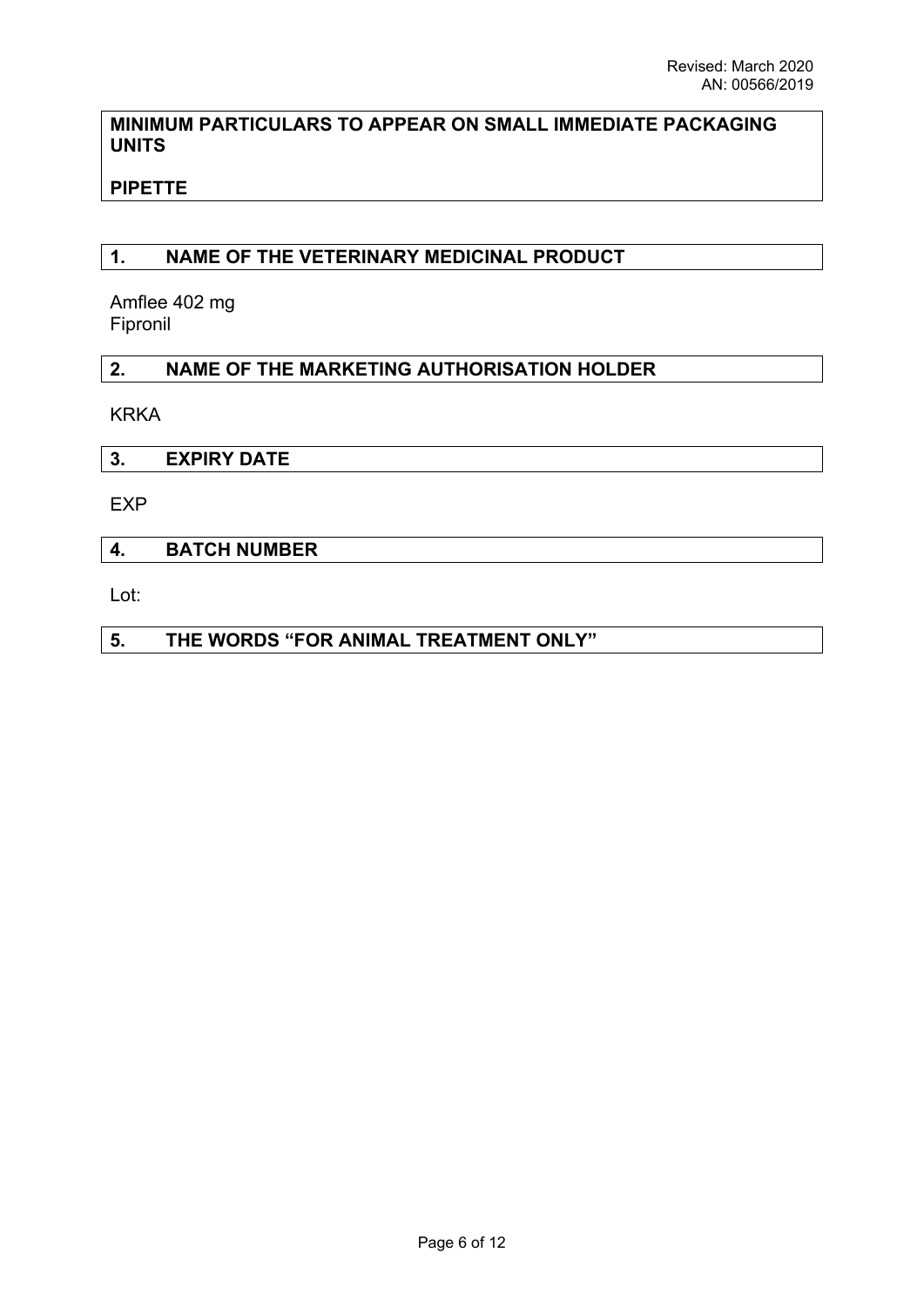## **PACKAGE LEAFLET FOR:**

#### **Amflee 67/134/268/402 mg spot-on solution for dogs**

## **1. NAME AND ADDRESS OF THE MARKETING AUTHORISATION HOLDER AND OF THE MANUFACTURING AUTHORISATION HOLDER RESPONSIBLE FOR BATCH RELEASE, IF DIFFERENT**

Marketing authorisation holder: KRKA, d.d., Novo mesto Šmarješka cesta 6 8501 Novo mesto Slovenia

Manufacturer responsible for batch release: KRKA, d.d., Novo mesto, Šmarješka cesta 6, 8501 Novo mesto, Slovenia TAD Pharma GmbH, Heinz-Lohmann-Straße 5, 27472 Cuxhaven, Germany

#### **2. NAME OF THE VETERINARY MEDICINAL PRODUCT**

Amflee 67/134/268/402 mg spot-on solution for dogs Fipronil

#### **3. STATEMENT OF THE ACTIVE SUBSTANCE(S) AND OTHER INGREDIENT(S)**

| Unit dose        | <b>Active</b><br>substance | <b>Strength</b> | <b>Excipient</b><br>Butylhydroxyanisole<br>(E320) | <b>Excipient</b><br>Butylhydroxytoluene<br>(E321) |
|------------------|----------------------------|-----------------|---------------------------------------------------|---------------------------------------------------|
| Amflee 67<br>mg  | Fipronil                   | 67 mg           | $0.134$ mg                                        | $0.067$ mg                                        |
| Amflee 134<br>mg | Fipronil                   | 134 $mg$        | $0.27$ mg                                         | $0.13$ mg                                         |
| Amflee 268<br>mg | Fipronil                   | 268 mg          | $0.54$ mg                                         | $0.27$ mg                                         |
| Amflee 402<br>mg | Fipronil                   | 402 mg          | $0.80$ mg                                         | $0.40$ mg                                         |

Each unit dose (pipette) contains:

Light yellow to yellow, clear liquid.

## **4. INDICATION(S)**

Treatment of flea (*Ctenocephalides* spp.) and tick (*Dermacentor reticulatus*) infestations.

For treatment of *Trichodectes canis* biting lice infestations on dogs. Most lice are killed within 2 days.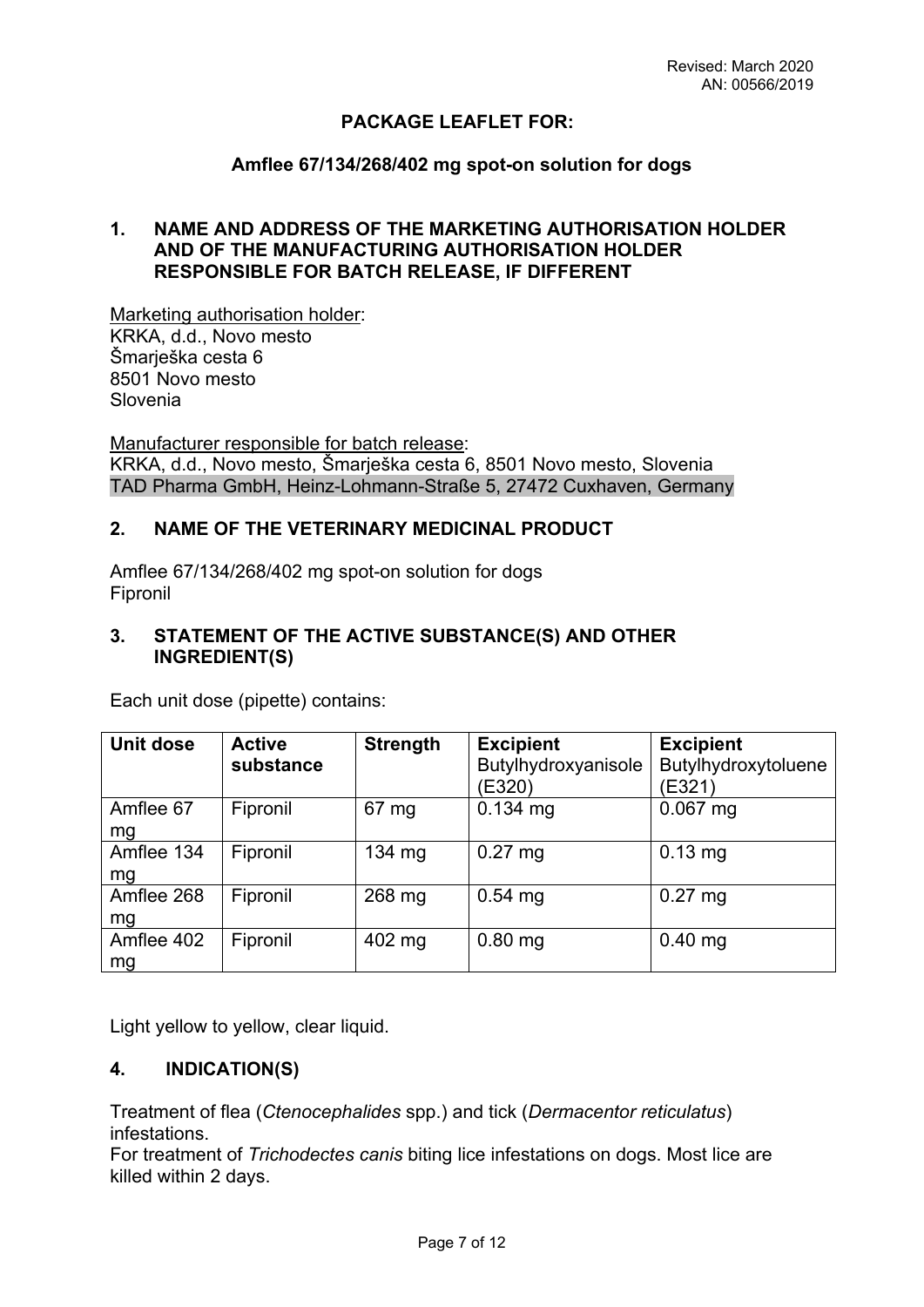Insecticidal efficacy against new infestations with adult fleas persists for up to 8 weeks.

The product has a persistent acaricidal efficacy for up to 3 weeks against *Ixodes ricinus* and up to 4 weeks against *Rhipicephalus sanguineus* and *Dermacentor reticulatus*. If ticks of some species (*Ixodes ricinus*, *Rhipicephalus sanguineus*) are present when the product is applied, all the ticks may not be killed within the first 48 hours.

The product can be used as part of a treatment strategy for the control of Flea Allergy Dermatitis (FAD) where this has been previously diagnosed by a veterinary surgeon.

## **5. CONTRAINDICATIONS**

Do not use on puppies less than 2 months old and/or weighing less than 2 kg in the absence of available data.

Do not use on sick (e.g. systemic diseases, fever…) or convalescent animals.

Do not use in rabbits, as adverse reactions and even death could occur.

This product is specifically developed for dogs. Do not use in cats, as this could lead to overdosing.

Do not use in cases of hypersensitivity to the active substance, dimethyl sulfoxide or to any of other excipients.

# **6. ADVERSE REACTIONS**

If licking occurs, a brief period of hypersalivation may be observed.

Among the very rare suspected adverse reactions, transient cutaneous reactions on the application site (skin discoloration, local alopecia, pruritus, erythema) and general pruritus or alopecia have been reported after use. In very rare cases, hypersalivation, reversible neurologic symptoms (hyperesthesia, depression, nervous symptoms), vomiting or respiratory symptoms have been observed after use.

The frequency of adverse reactions is defined using the following convention:

- very common (more than 1 in 10 animals treated displaying adverse reaction(s))
- common (more than 1 but less than 10 animals in 100 animals treated )
- uncommon (more than 1 but less than 10 animals in 1,000 animals treated)
- rare (more than 1 but less than 10 animals in 10,000 animals treated)

- very rare (less than 1 animal in 10,000 animals treated, including isolated reports).

If you notice any side effects, even those not already listed in this package leaflet or you think that the medicine has not worked, please inform your veterinary surgeon.

## **7. TARGET SPECIES**

Dogs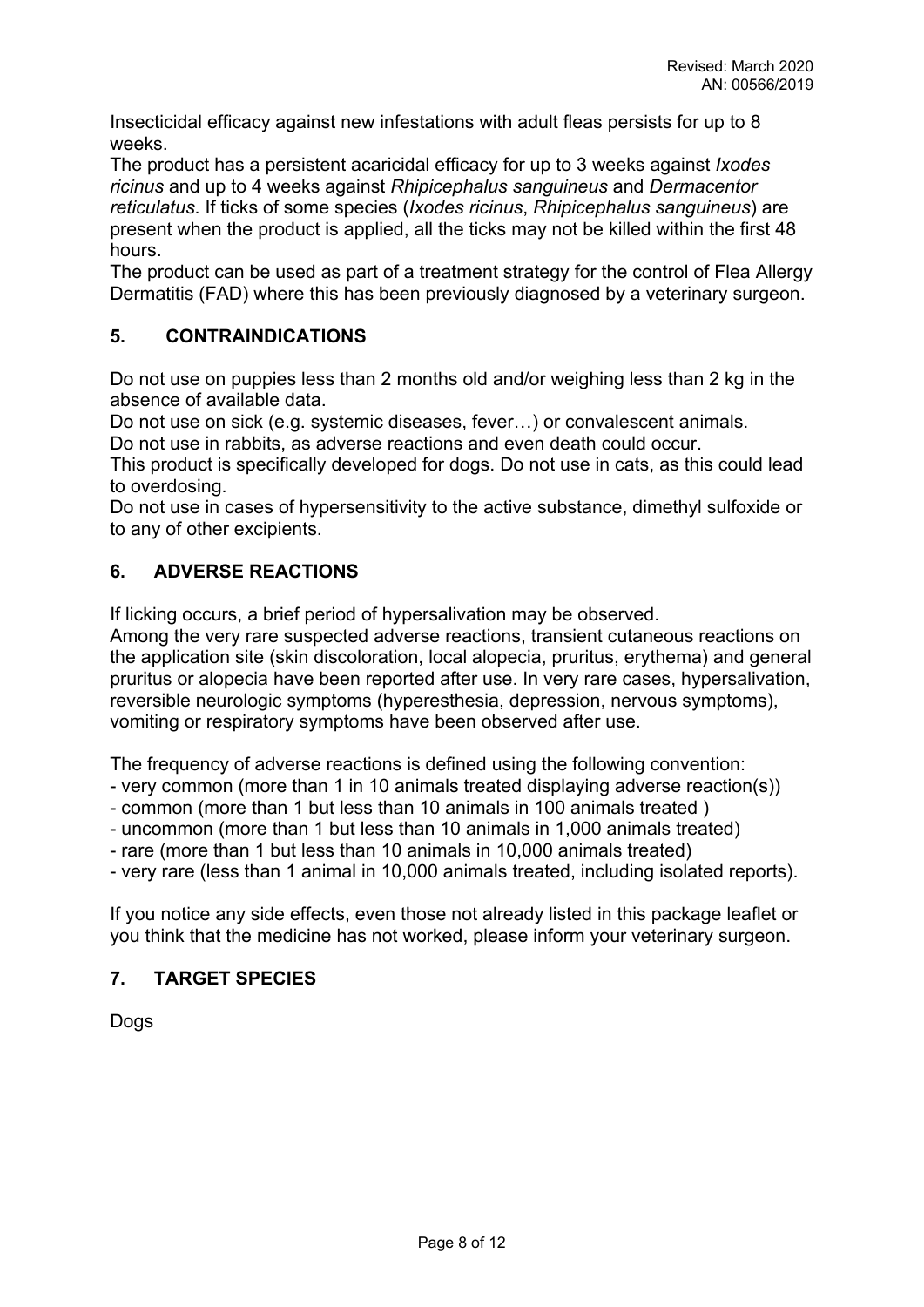## **8. DOSAGE FOR EACH SPECIES, ROUTE(S) AND METHOD OF ADMINISTRATION**

Route of administration and dosage:

External use only.

Administer by topical application to the skin according to the bodyweight as follows:

| <b>Dogs</b>                   | <b>Number of</b><br>pipettes     | Pippete volume               | <b>Potency</b>               |
|-------------------------------|----------------------------------|------------------------------|------------------------------|
| over 2 kg and up to 10 kg     | 1 pipette                        | $0.67$ ml                    | 67 mg                        |
| over 10 kg and up to 20<br>kg | 1 pipette                        | $1.34$ ml                    | 134 mg                       |
| over 20 kg and up to 40<br>kg | 1 pipette                        | 2.68 ml                      | 268 mg                       |
| 40 kg and up to 60 kg         | pipette                          | $4.02$ ml                    | 402 mg                       |
| over 60 kg                    | 1 pipette                        | 4.02 ml                      | 402 mg                       |
|                               | + appropriate<br>smaller pipette | + appropriate<br>combination | + appropriate<br>combination |

Method of administration:

- 1. Remove the pipette from the triplex bag. Hold the pipette in an upright position, twist and pull the cap off.
- 2. Turn the cap around and place the other end of the cap back on the pipette. Push and twist the cap to break the seal, then remove the cap from the pipette.
- 3. Spread the animal hairs in the area between the shoulder blades to make the skin visible.
- 4. Put the tip of the pipette onto the skin and press the unit-dose pipette several times to empty its contents directly onto the skin at one or two spots.



# **9. ADVICE ON CORRECT ADMINISTRATION**

It is important to make sure that the product is applied to an area where the animal cannot lick it off, and to make sure that animals do not lick each other following treatment.

The hair should be parted and the product applied to the skin. Temporary changes to the coat (clumped/greasy hair and/or deposits on the hair) may be noted at the application site.

For optimal control of flea and/or tick infestation the treatment schedule can be based on the local epidemiological situation.

In the absence of safety studies, the minimum treatment interval is 4 weeks.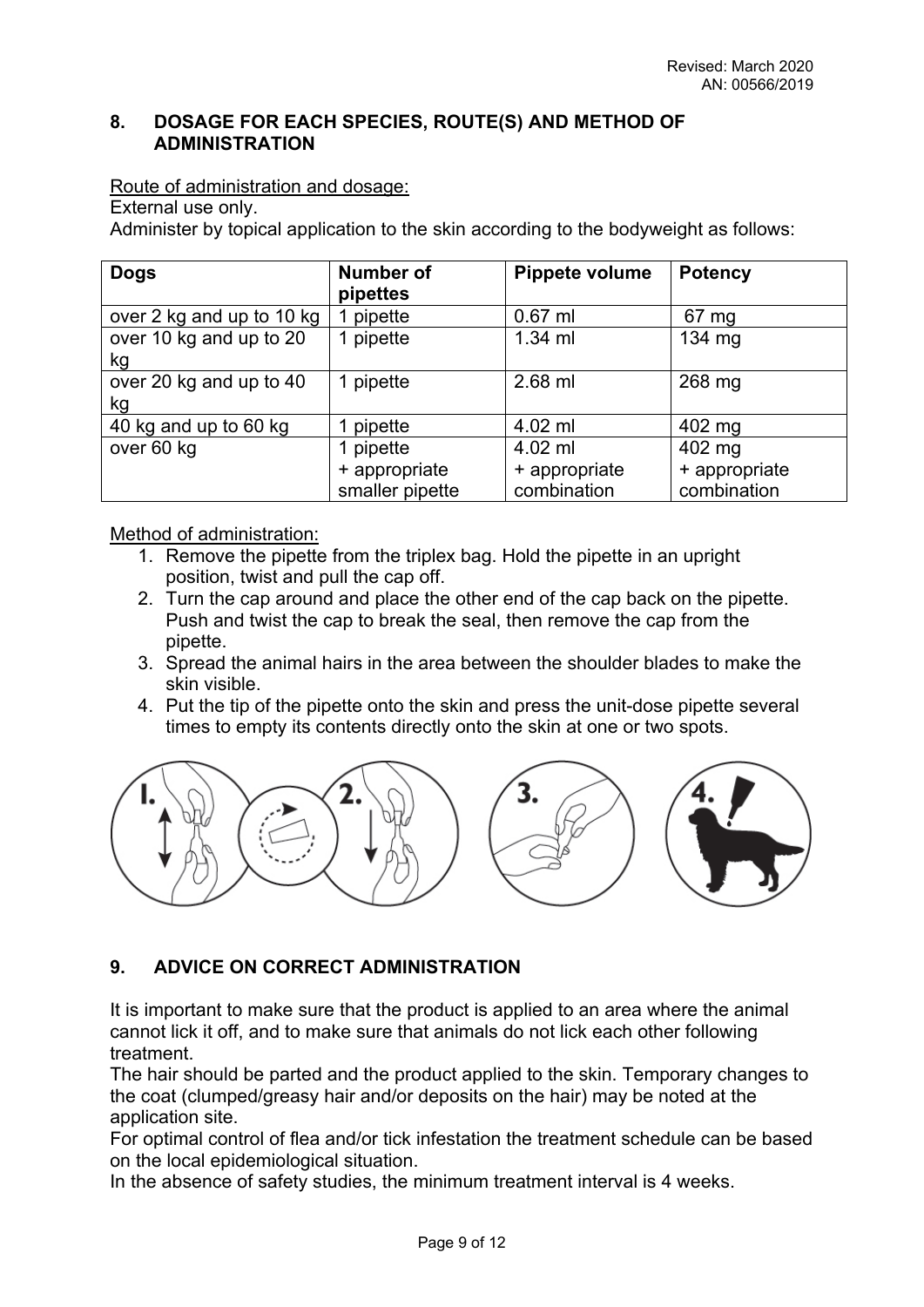## **10. WITHDRAWAL PERIOD**

Not applicable.

## **11. SPECIAL STORAGE PRECAUTIONS**

Keep out of the sight and reach of children.

Store in the original container in order to protect from light and moisture. Do not remove from bag until required for use.

The product should be maintained at room temperature (above 14°C) for approximately one hour prior to administration.

Do not use this veterinary medicinal product after the expiry date which is stated on packaging after {EXP}.

#### **12. SPECIAL WARNING(S)**

Special warnings for each target species:

Bathing/immersion in water within two days after application of the product should be avoided. After weekly immersions in water for one minute the period of persistent insecticidal efficacy against fleas was 7 weeks.

The product does not prevent ticks from attaching to the animals. If the animal has been treated prior to exposure to the ticks, the ticks will be killed in the first 24-48 hours after attachment. This will usually be prior to engorgement, minimising but not excluding the risk of transmission of diseases. Once dead, ticks will often drop off the animal, but any remaining ticks may be removed with a gentle pull.

Fleas from pets often infest the animal's basket, bedding and regular resting areas such as carpets and soft furnishings which should be treated, in case of massive infestation and at the beginning of the control measures, with a suitable insecticide and vacuumed regularly.

When used as part of a strategy for the treatment of flea Allergy Dermatitis, monthly applications to the allergic patient are recommended, and other dogs and cats in the household should be treated with a suitable insecticide.

For optimal control of flea infestation in multi-pet household, all animals in the household (e. g. dogs, cats, ferrets, rabbits) should be treated with a suitable insecticide.

Special precautions for use in animals:

Animals should be weighed accurately prior to treatment.

Avoid contact with the animal's eyes. In the case of accidental eye contact, immediately and thoroughly flush the eyes with water.

It is important to make sure that the product is applied to an area where the animal cannot lick it off and to make sure that animals do not lick each other following treatment.

Do not apply the product on wounds or damaged skin.

Fipronil may adversely affect aquatic organisms. Dogs should not be allowed to swim in water courses for 2 days after application.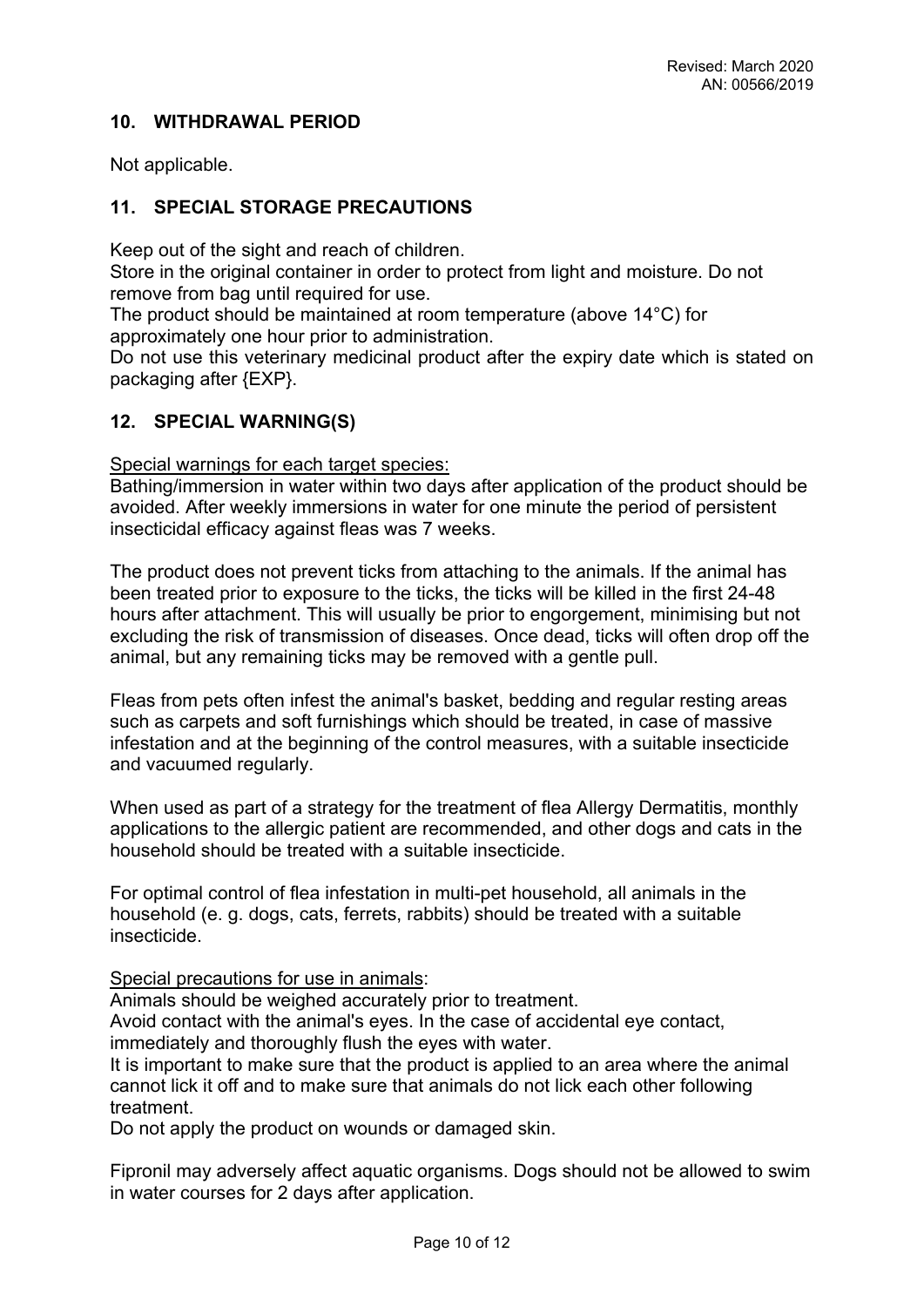#### Special precautions to be taken by the person administering the veterinary medicinal product to animals:

This product can cause mucous membrane and eye irritation. Therefore, contact between the product and the mouth or eyes should be avoided.

In the case of accidental eye contact immediately and thoroughly flush the eyes with water. If eye irritation persists seek medical advice and show the package leaflet or the label to the physician.

Do not smoke, drink or eat during application.

Avoid contents coming into contact with the fingers. If this occurs, wash off immediately with soap and water.

Wash hands after use.

People with a known hypersensitivity to fipronil or dimethyl sulfoxide or other excipients should avoid contact with the veterinary medicinal product.

Treated animals should not be handled until the application site is dry, and children should not be allowed to play with treated animals until the application site is dry. It is therefore recommended that animals are not treated during the day, but should be treated during the early evening, and that recently treated animals should not be allowed to sleep with owners, especially children.

Keep pipettes in the original packaging and dispose of used pipettes immediately.

Pregnancy and lactation:

Laboratory studies using fipronil have not shown any evidence of teratogenic or embryotoxic effect. The safety of the product has not been established in breeding, pregnant and lactating bitches. Use only according to the benefit/risk assessment by the responsible veterinarian.

Overdose (symptoms, emergency procedures, antidotes):No adverse effects were observed in target animal safety studies in 8 week-old puppies, growing dogs and dogs weighing about 2 kg treated once at five times the recommended dose. The risk of experiencing adverse effects (see section 6) may however increase when overdosing, so animals should always be treated with the correct pipette size according to bodyweight.

## **13. SPECIAL PRECAUTIONS FOR THE DISPOSAL OF UNUSED PRODUCT OR WASTE MATERIALS, IF ANY**

Any unused veterinary medicinal product or waste materials derived from such veterinary medicinal products should be disposed of in accordance with local requirements.

Fipronil may adversely affect aquatic organisms. Do not contaminate ponds, waterways or ditches with the product or empty container.

# **14. DATE ON WHICH THE PACKAGE LEAFLET WAS LAST APPROVED**